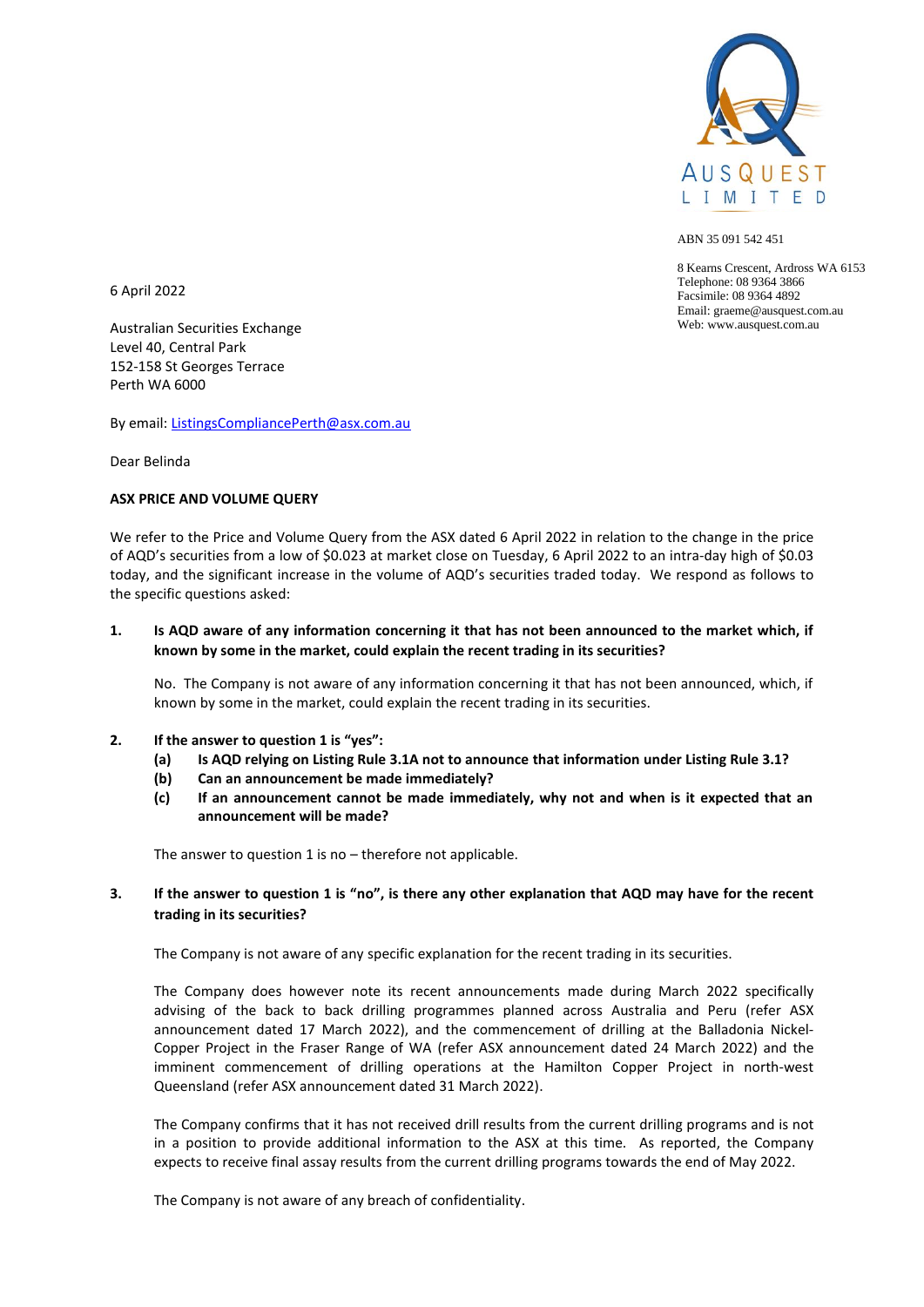

## **4. Please confirm that AQD is complying with the Listing Rules and, in particular, Listing Rule 3.1.**

We confirm that the Company is in compliance with the Listing Rules and, in particular, Listing Rule 3.1.

**5. Please confirm that AQD's responses to the questions above have been authorised and approved under its published continuous disclosure policy or otherwise by its board or an officer of AQD with delegated authority from the board to respond to ASX on disclosure matters.**

Confirmed (approved by the Board of Directors).

Yours sincerely

**Henko Vos** Company Secretary +61 (8) 9463 2463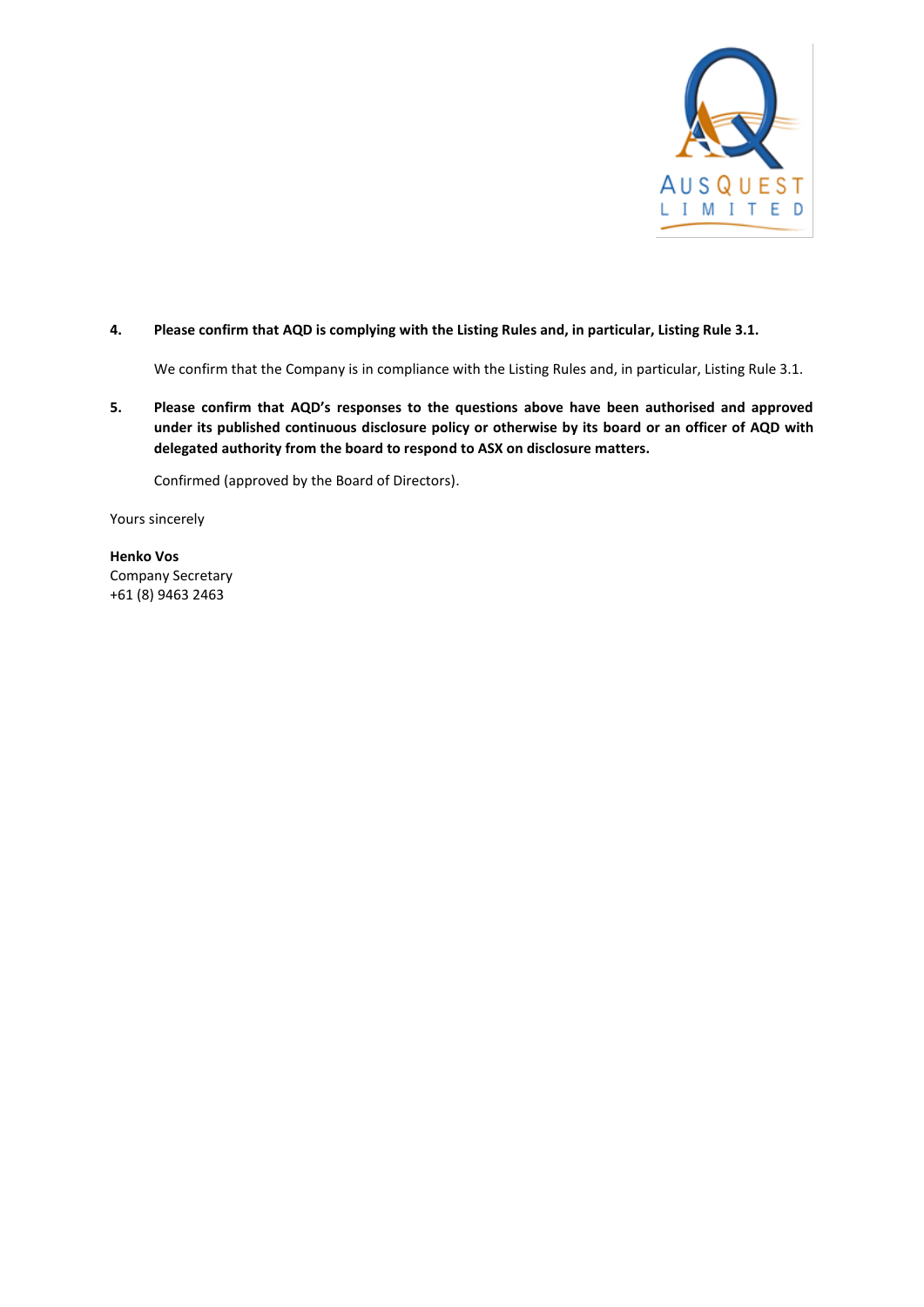

6 April 2022 Reference: 50269

Mr Henko Vos Company Secretary Ausquest Limited

By email

Dear Mr Vos

### **Ausquest Limited ('AQD'): Price and volume query**

ASX refers to the following:

- A. The change in the price of AQD's securities from a low of \$0.023 to a high of \$0.03 today.
- B. The significant increase in the volume of AQD's securities traded today.

### **Request for information**

In light of this, ASX asks AQD to respond separately to each of the following questions and requests for information:

- 1. Is AQD aware of any information concerning it that has not been announced to the market which, if known by some in the market, could explain the recent trading in its securities?
- 2. If the answer to question 1 is "yes".
	- (a) Is AQD relying on Listing Rule 3.1A not to announce that information under Listing Rule 3.1? Please note that the recent trading in AQD's securities would suggest to ASX that such information may have ceased to be confidential and therefore AQD may no longer be able to rely on Listing Rule 3.1A. Accordingly, if the answer to this question is "yes", you need to contact us immediately to discuss the situation.
	- (b) Can an announcement be made immediately? Please note, if the answer to this question is "no", you need to contact us immediately to discuss requesting a trading halt (see below).
	- (c) If an announcement cannot be made immediately, why not and when is it expected that an announcement will be made?
- 3. If the answer to question 1 is "no", is there any other explanation that AQD may have for the recent trading in its securities?
- 4. Please confirm that AQD is complying with the Listing Rules and, in particular, Listing Rule 3.1.
- 5. Please confirm that AQD's responses to the questions above have been authorised and approved under its published continuous disclosure policy or otherwise by its board or an officer of AQD with delegated authority from the board to respond to ASX on disclosure matters.

#### **When and where to send your response**

This request is made under Listing Rule 18.7. Your response is required as soon as reasonably possible and, in any event, by no later than **3:30 PMAWST Wednesday, 6 April 2022**. You should note that if the information requested by this letter is information required to be given to ASX under Listing Rule 3.1 and it does not fall within the exceptions mentioned in Listing Rule 3.1A, AQD's obligation is to disclose the information